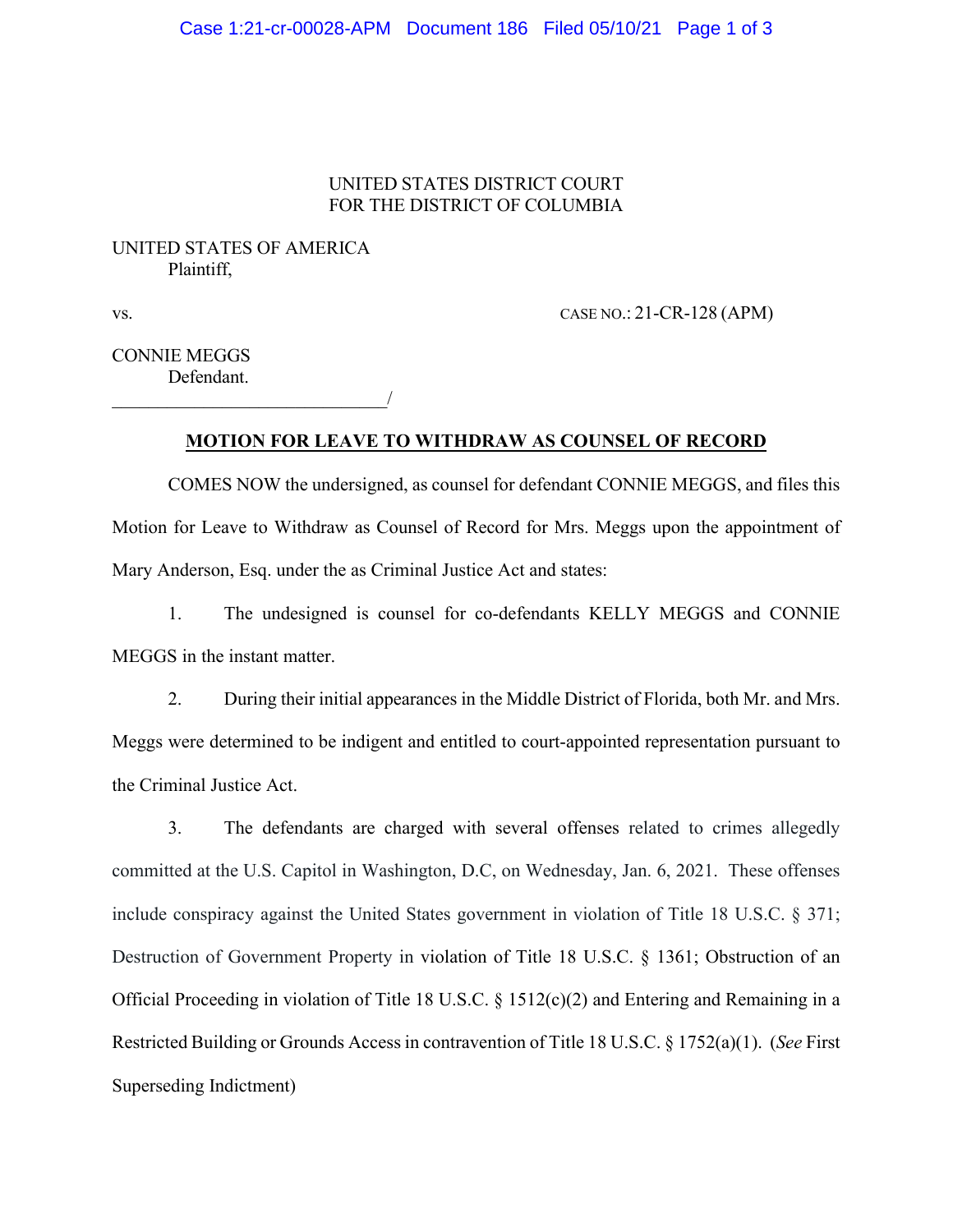### Case 1:21-cr-00028-APM Document 186 Filed 05/10/21 Page 2 of 3

4. While the undersigned does not believe there exists a conflict of interest in the dual representation, both defendants executed a detailed waiver acknowledging there may later develop issues that appear to present a conflict in the dual representation, and each has knowingly waived such potential conflicts and indicated they wish to be represented by the undesigned.

5. Nevertheless, the Court and counsel for the government have expressed concern about the potential that a conflict of interest may arise that may be of such magnitude that it could, theoretically, overcome the waiver executed by the defendants and require the Court to terminate the representation as to one of the defendants and appoint independent counsel.

6. The undersigned and defendants do not agree with this assessment. However, in the interest of avoiding the impact upon the expenditure of Court, government and defense time and resourses and other issues which would arise if the issue were to be litigated, Mrs. Meggs has indicated her consent to the appointment Mary K. Anderson, Esq. of Lakeland, Florida, as C.J.A. counsel in the place of the undersigned.

7. Ms. Anderson is aware of the issues discussed above and has expressed willingness to accept the appointment. She has been in contact with Mrs. Meggs and is prepared to move forward with preparing a defense immediately upon becoming counsel for the defendant.

8. Ms. Anderson is a member in good standing of the Florida Bar and the United States District Court for the Middle District of Florida. She is a former assistant federal defender and current member of the Criminal Justice Act Panels of both the Middle and Northern Districts of Florida.

9. The undersigned is likewise willing to withdraw effective immediately upon the appointment of Ms. Anderson as C.J.A. counsel for Mrs. Meggs.